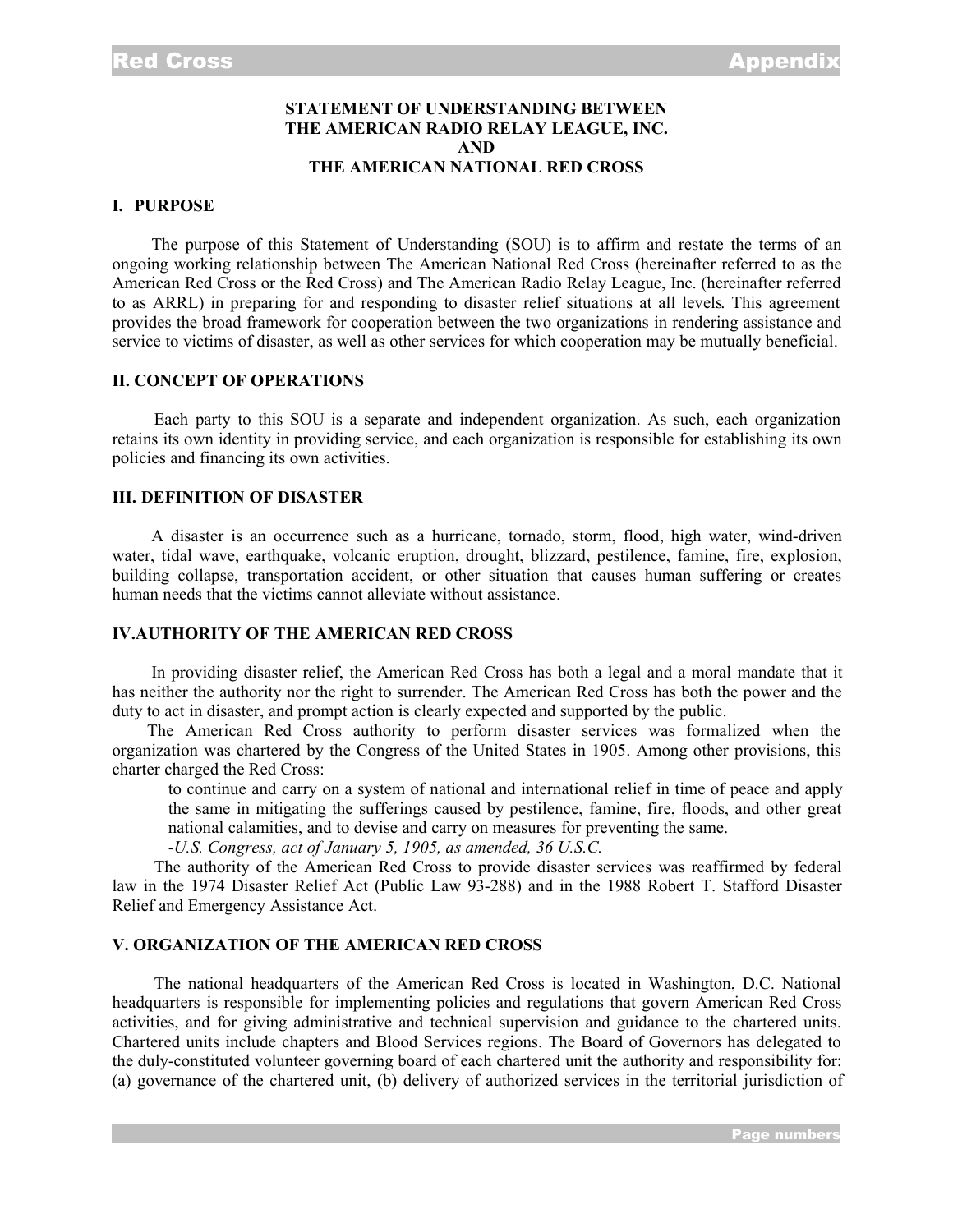# **Appendix**

the chartered unit, and (c) meeting corporate obligations in conformance with and subject to the limitations stated in corporate regulations.

The American Red Cross provides the following five (5) services: Armed Forces Emergency Services, Biomedical Services, Disaster Services, Health and Safety, Youth, and Community Services, and International Services.

Each chartered unit has the authority and responsibility for carrying out the purposes of the American Red Cross, for delivering local American Red Cross services, and for meeting corporate obligations within the territorial jurisdiction assigned in conformity with corporate regulations. The chartered units ("chapters") coordinate their work through voluntary state councils. There are approximately 1000 chapters across the United States.

Each chapter is responsible for providing disaster planning, preparedness, mitigation, education, and response. Each chapter has a disaster leadership team or committee. This team or committee studies the hazards of the locality and surveys local resources for personnel, equipment, supplies, transportation, emergency communications, and facilities available for disaster relief. The chapter disaster leadership also formulates cooperative plans and procedures with local government agencies and private organizations for carrying on relief operations should a disaster occur. Through its nationwide organization, the American Red Cross coordinates its total resources for use in large disasters. Services will be provided to those in need regardless of citizenship, race, religion, age, sex, or political affiliation.

## **VI. ORGANIZATION OF THE AMERICAN RADIO RELAY LEAGUE**

The ARRL is organized in relevant part, for the promotion of interest in Amateur Radio communication and experimentation; the establishment of Amateur Radio networks to provide electronic communications in the event of disasters or other emergencies; the furtherance of the public welfare; the advancement of the radio art; the fostering and promotion of noncommercial intercommunication by electronic means throughout the world; and for related purposes. It is governed by a Board of Directors composed of 15 persons who are elected on a regional basis by the membership. Its headquarters is located in Newington, Connecticut. Since 1914, the ARRL has been the standard-bearer in amateur radio affairs throughout the United States. The ARRL Field Organization covers the United States and U.S. territories. The field organization is administered by elected Section Managers in the 71 ARRL Sections (a section is an ARRL-created political boundary roughly equivalent to states or portions thereof). Emergency communications are provided by the ARRL-sponsored Amateur Radio Emergency Service (ARES). Organized under the Section Manager and directed by a Section Emergency Coordinator, the ARES field organization includes District Emergency Coordinators and local Emergency Coordinators, who provide leadership and training for the thousands of ARES members. Complementing the ARES is the National Traffic System (NTS). Organized under the Section Manager and directed by a Section Traffic Manager, NTS nets cover widespread as well as local areas. These nets function daily in the handling of formal message traffic. Working and training together, the ARES and NTS volunteers provide emergency communications and message handling that is designed to meet the needs of any emergency situation.

## **VII. METHOD OF COOPERATION**

The ARRL recognizes the American Red Cross as having primary responsibility for responding to domestic disasters. Therefore, the ARRL desires to maintain a harmonious and cooperative relationship with the American Red Cross in providing emergency communication services to the entire community affected by a disaster. In order that the resources of the American Red Cross and the ARRL may be coordinated and used to the fullest advantage in rendering disaster relief, both agencies agree to the following: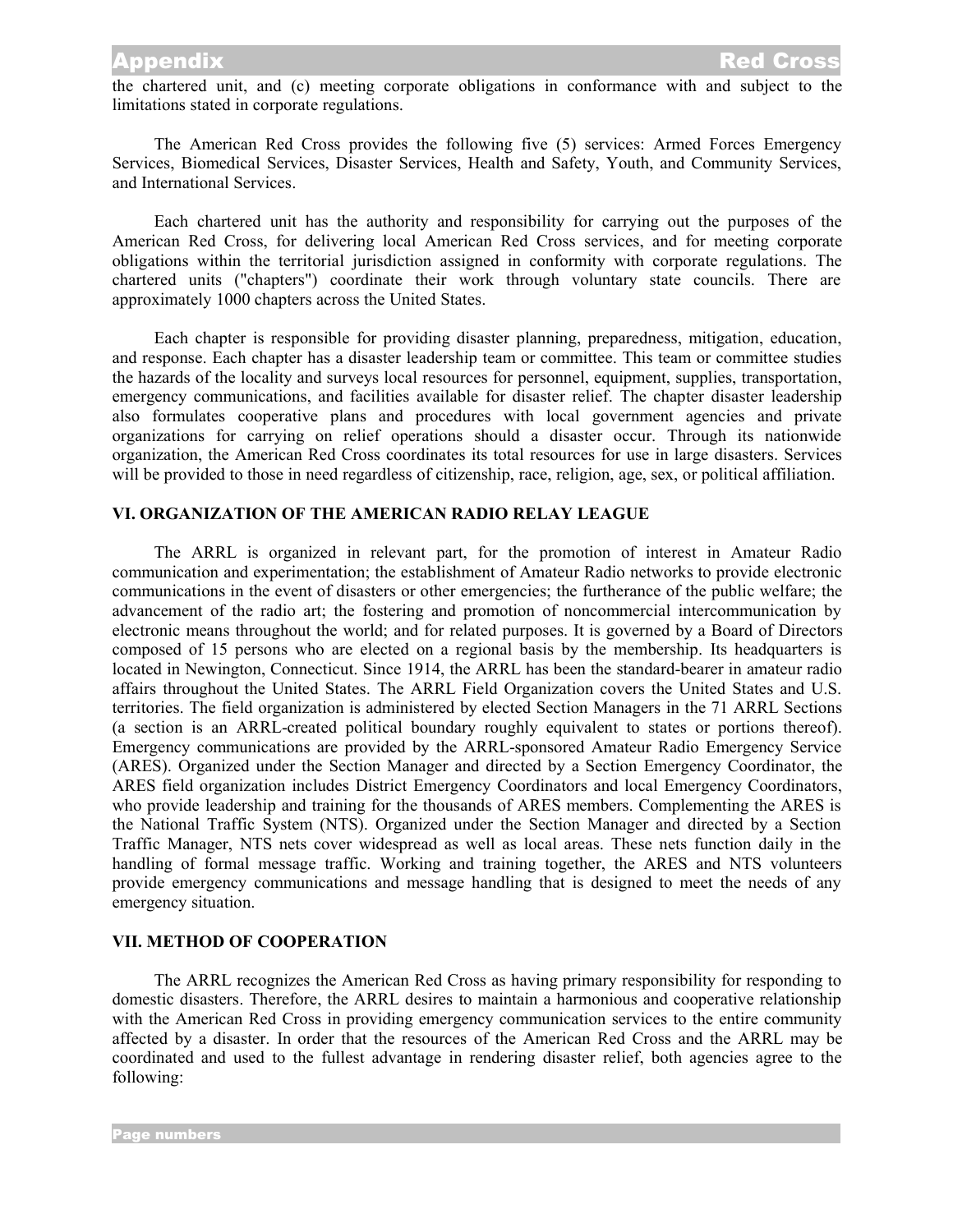- 1. Close liaison will be maintained between the national headquarters of the American Red Cross and the ARRL by conferences, meetings, telephone, facsimile, electronic messaging, and other means. Each organization will share current data regarding disasters, disaster declarations, and changes in regulations, technology and legislation related to communications. The same interaction and liaison will be encouraged at all levels of both organizations.
- 2. ARRL agrees to supply American Red Cross with lists of local Emergency Coordinators on an annual basis. American Red Cross agrees to supply ARRL with State Disaster Lead Chapter addresses and points of contact on an annual basis. The ARRL will maintain a list of deployed Amateur Radio Operators. In such cases when the operators are required to carry American Red Cross identification, they must register at American Red Cross disaster operations headquarters as American Red Cross volunteers. Upon ARRL's request, the American Red Cross will provide the first name and last name of American Red Cross registered Amateur Radio Operators to ARRL.
- 3. Chapters and other administrative units of each organization, with general guidance and assistance from their national units, will be encouraged to engage in training exercises, as appropriate. Also, these units may perform other cooperative efforts such as disaster planning and preparedness, first aid, cardio-pulmonary resuscitation (CPR), health courses, communications training, and community Disaster Education, as well as providing disaster relief services and supplies.
- 4. The ARRL may provide volunteers to assist the American Red Cross with communications in support of disaster relief roles as may be mutually agreed upon. Except as set forth below, all such personnel shall be at all times considered ARRL volunteers. The American Red Cross and the ARRL personnel may serve on each other's local disaster committees and/or boards as mutually agreed upon in individual cases.
- 5. Volunteers from ARRL, ARES, and NTS may, under conditions and terms established by American Red Cross from time to time, also serve as American Red Cross volunteers for a mutually agreed upon task or function. Such volunteers shall have the responsibilities and be entitled to the privileges of an American Red Cross volunteer for the designated period in accordance with, and subject to, all American Red Cross standards and regulations.
- 6. Notwithstanding the foregoing, it is understood and agreed that radio amateurs, being licensed and regulated by the Federal Communications Commission, shall at all times exercise sole and exclusive control over the operation of their radio stations. Such control cannot be surrendered or delegated, in accordance with Federal law. As appropriate, the American Red Cross will provide identifying apparel or badges to wear in any activities performed in accordance with this Statement of Understanding.
- 7. The American Red Cross will encourage its service delivery units to communicate with local ARRL volunteers to explore opportunities for collaboration to provide mitigation and Community Disaster Education within their respective communities. Cooperative efforts could include distributing Community Disaster Education materials to targeted populations within the community, or requesting that local ARRL, ARES, and NTS volunteers be encouraged to take part in pre-disaster planning and work with the local chapter to provide amateur radio communications equipment and volunteers to meet the needs of the disaster communications plan. Additionally, the ARRL offers certification in Amateur Radio emergency communications, a training program that is mutually beneficial to the ARRL and to the American Red Cross. Volunteers holding valid ARRL Emergency Communications Certification credentials will be recognized for this knowledge.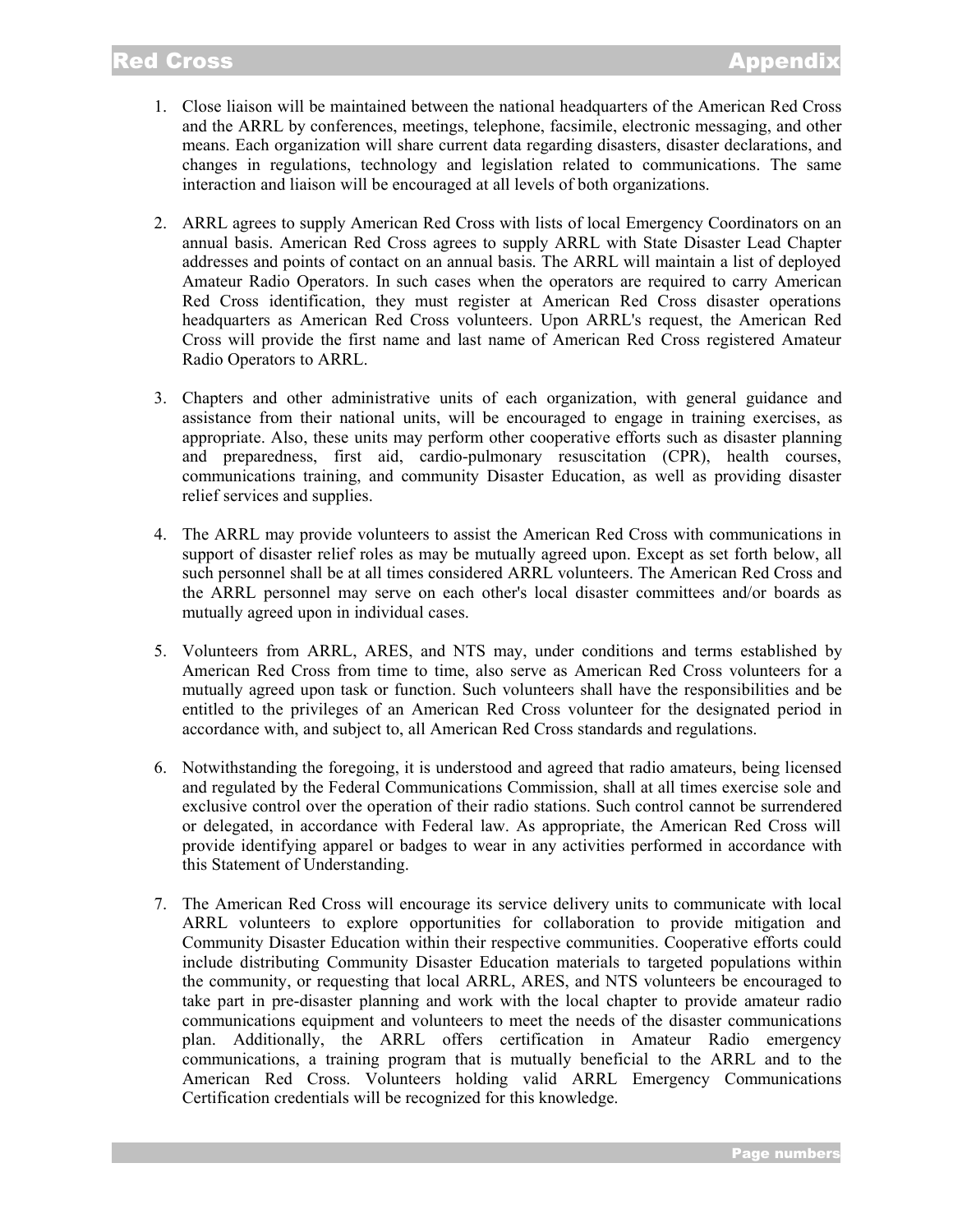# ppendix

- 8. Recognizing the need for advising the public of the work of both organizations, the American Red Cross and the ARRL will make every effort, through their public information offices during the time of disaster, to keep the public informed of their cooperative efforts and volunteer services.
- 9. Both ARRL volunteers and American Red Cross workers will work cooperatively at the scene of a disaster and in the disaster recovery, within the scope of their respective roles and duties.
- 10. In the event of a national disaster operation, ARRL local emergency communication volunteers will act as a local liaison to the American Red Cross.
- 11. Whenever there is a disaster requiring the use of amateur radio communications facilities, the Red Cross, through its local chapter or through the national sector, may request the assistance of the ARES and NTS near the scene of the disaster. This assistance may include: alert and mobilization of ARRL amateur radio volunteer emergency communications personnel in accordance with a prearranged plan, establishment and maintenance of fixed, mobile, and portable station emergency communication facilities for local radio coverage and point-to-point contact between American Red Cross personnel and locations and maintenance of the continuity of communications for the duration of the emergency period until normal communications channels are substantially restored, or until Amateur Radio communications are no longer necessary in support of the response to the disaster.
- 12. The American Red Cross and the ARRL will cooperate in the promulgation of a specific set of operational guidelines for the management of the health-and-welfare (disaster welfare) inquiry function both at the national and local levels. Copies of these guidelines will be distributed to local American Red Cross chapters and ARRL field organization officials.
- 13. The ARRL recognizes that the American Red Cross, working with officials in the disaster area, may need to establish guidelines concerning the acceptance, transmission, and distribution of health-and-welfare (disaster welfare) traffic by amateur radio. Accordingly, the ARRL amateur radio emergency communications volunteers will be encouraged to handle traffic in accordance with the needs of American Red Cross personnel in the disaster area, subject, nevertheless, to all applicable statutory and Federal Communications Commission regulations.
- 14. The ARRL recognizes that Red Cross chapters not in the disaster area may have the need for health-and welfare (Disaster Welfare Information [DWI}) traffic transmitted or received by Amateur Radio. The ARRL will encourage ARES and NTS volunteers to work with Red Cross chapters to provide this service using procedures cooperatively established during any particular disaster. All DWI traffic passed by amateur ratio operators must follow NHQ ARC 2079H format.
- 15. Detailed operating plans for the utilization of the communications facilities of the Amateur Radio Service will be developed cooperatively between the local Red Cross chapter and local ARRL, ARES, and NTS personnel.
- 16. The American Red Cross and the ARRL will actively seek to determine other areas or services within their respective organizations where cooperation and support will be mutually beneficial and to amend this Statement of Understanding accordingly to include those additional areas or services.
- 17. The two organizations agree that any expenses incurred as a result of cooperation or collaboration under the terms of this Statement of Understanding will be apportioned as agreed